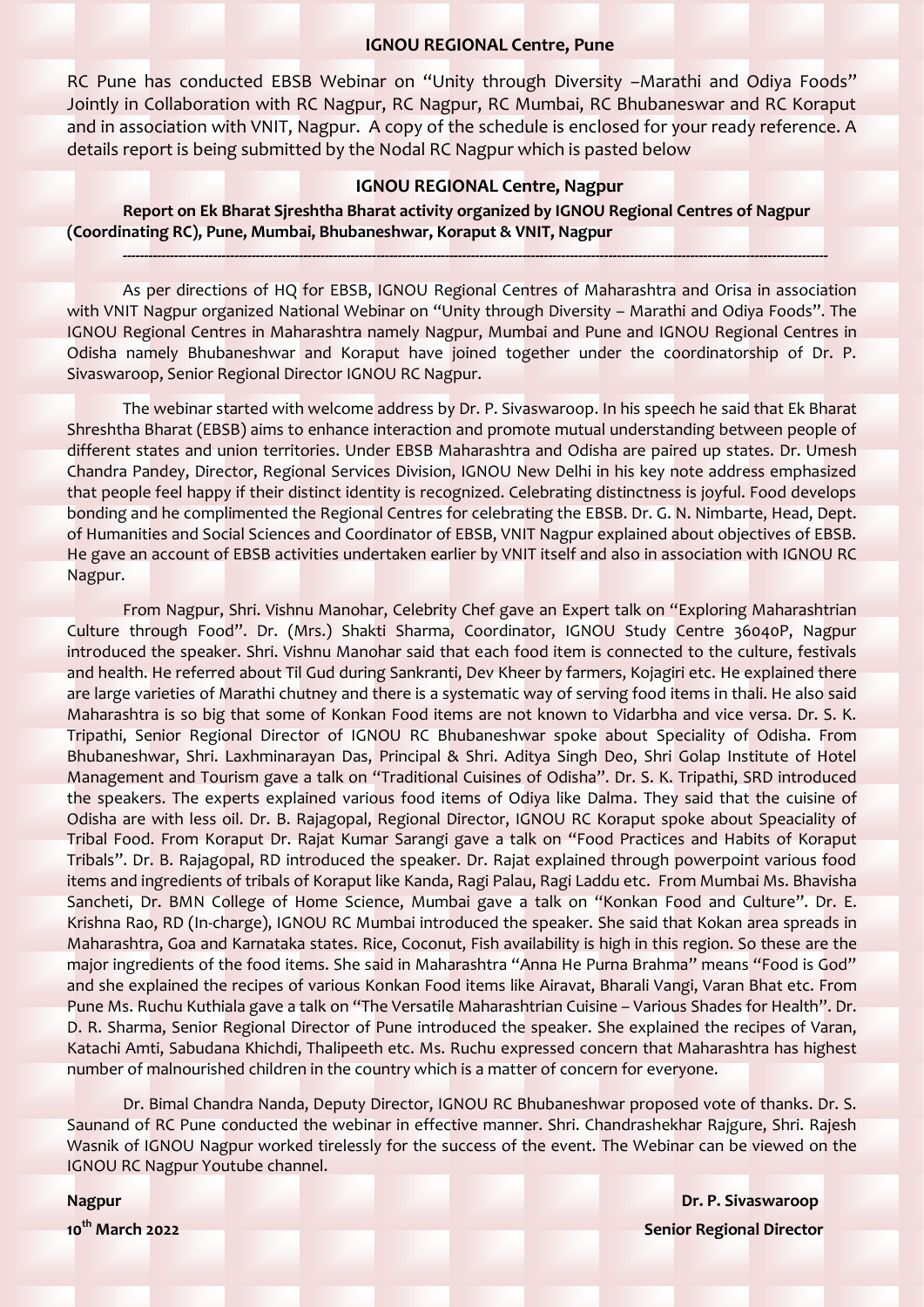

## **INDIRA GANDHI NATIONAL OPEN UNIVERSITY**



**Ek Bharat Shreshtha Bharat week under Azadi Ka Amrit Mahotsav (AKAM - EBSB)**

Jointly organized by

**Regional Centres in Maharashtra and Odisha**

in association with



**Visvesvaraya National Institute of Technology (VNIT), Nagpur** National Webinar on

**"Unity through Diversity – Marathi and Odiya Foods"** On

**10th March 2022, 11:00 AM**

| 11.00 am-11.05             | Kulgeet                                                                  | <b>IGNOU RC Pune</b>                                                                                                                 |
|----------------------------|--------------------------------------------------------------------------|--------------------------------------------------------------------------------------------------------------------------------------|
| am<br>11.05 am-11.10<br>am | Welcome                                                                  | Dr. P. Sivaswaroop, Senior Regional Director, IGNOU<br>RC Nagpur & Coordinator, EBSB- IGNOU<br>(Maharashtra and Odisha)              |
| 11.10am-11.15am            | <b>Objectives of EBSB</b>                                                | Dr G N Nimbarte, Head, Dept. of Humanities & Social<br>Sciences & Coordinator, EBSB - VNIT, Nagpur                                   |
| 11.15 am-11.30<br>am       | <b>Address by Chief Guest</b>                                            | Dr. Pramod M. Padole, Director, VNIT, Nagpur                                                                                         |
| 11.30 am-11.40<br>am       | Address by Guest of Honour                                               | Dr. U. C. Pandey, Director, RSD, IGNOU, New Delhi                                                                                    |
| 11.40 am-11.42<br>am       | Introduction of Shri Vishnu Manohar                                      | Dr.(Mrs.) Shakti Sharma, Co-ordinator, IGNOU, Study<br>Centre, Nagpur (36040)                                                        |
| 11.42 am-12.02<br>pm       | <b>Exploring Maharashtrian Culture</b><br>through Food                   | Shri Vishnu Manohar, Celebrity Chef, Nagpur                                                                                          |
| 12.03 pm-12.05<br>pm       | Introduction of Shri Laxhminarayan Das<br>& Shri Aditya Singh Deo        | Dr. S. K. Tripathi, Sr. Regional Director, RC<br>Bhubaneshwar                                                                        |
| 12.05 pm-12.25<br>pm       | <b>Traditional Cuisines of Odisha</b>                                    | Shri Laxhminarayan Das, Principal & Shri. Aditya<br>Singh Deo, Shri Golap Institute of Hotel Management<br>and Tourism, Bhubaneshwar |
| 12.25 pm-12.27<br>pm       | Introduction of Dr. Rajat Kumar Sarangi                                  | Dr. B. Rajagopal, Regional Director, RC Koraput                                                                                      |
| 12.27 pm-12.47<br>pm       | <b>Food Practices and Habits of</b><br><b>Koraput Tribals</b>            | Dr. Rajat Kumar Sarangi, Koraput                                                                                                     |
| 12.47 pm-12.50<br>pm       | Introduction of Ms. Bhavisha Sancheti                                    | Dr. E. Krishna Rao, Regional Director (In-charge), RC<br>Mumbai                                                                      |
| 12.50 pm-01.10<br>pm       | <b>Konkan Food and Culture</b>                                           | Ms. Bhavisha Sancheti, Dr. BMN College of Home<br>Science, Mumbai                                                                    |
| 01.10 pm-01.12<br>pm       | Introduction of Ms. Ruchu Kuthiala                                       | Dr. D. R. Sharma, Sr. Regional Director, RC Pune                                                                                     |
| 01.12 pm-01.32<br>pm       | <b>The Versatile Maharashtrian Cuisine</b><br>-Various shades for health | Ms. Ruchu Kuthiala, Pune                                                                                                             |
| 01.32 pm-01.35<br>pm       | Vote of Thanks                                                           | Dr. Bimal Chandra Nanda, RC Bhubaneshwar                                                                                             |
| 01.35 pm-01.37<br>pm       | <b>National Anthem</b>                                                   | <b>RC</b> Pune                                                                                                                       |

### **Programme Conduction: Dr. S. Saunand, IGNOU RC Pune**

**Dr. G. N. Nimbarte** Head, Dept. of Humanities & Social **Sciences** 

Coordinator EBSB, VNIT Nagpur

**Dr. P. Sivaswaroop** Senior Regional Director IGNOU Regional Centre Nagpur & Coordinator EBSB-IGNOU (Maharashtra & Odisha)

**Zoom Link for Experts**

<https://us02web.zoom.us/j/88135386199?pwd=UmdZcXhsSnB4ekNYQWVPTEN4L2FTdz09> **Note: Please do not share this link to any others. A Flyer will be sent separately containing the Youtube** 

**and Facebook Links for Public Participation of the Webinar**

**Dr. S. K. Tripathi** Senior Regional Director IGNOU RC Bhubaneshwar

**Dr. D. R. Sharma** Senior Regional Director IGNOU RC Pune

**Dr. B. Rajagopal** Regional Director IGNOU RC Koraput

**Dr. E. Krishna Rao** Regional Director (In-charge) IGNOU RC Mumbai